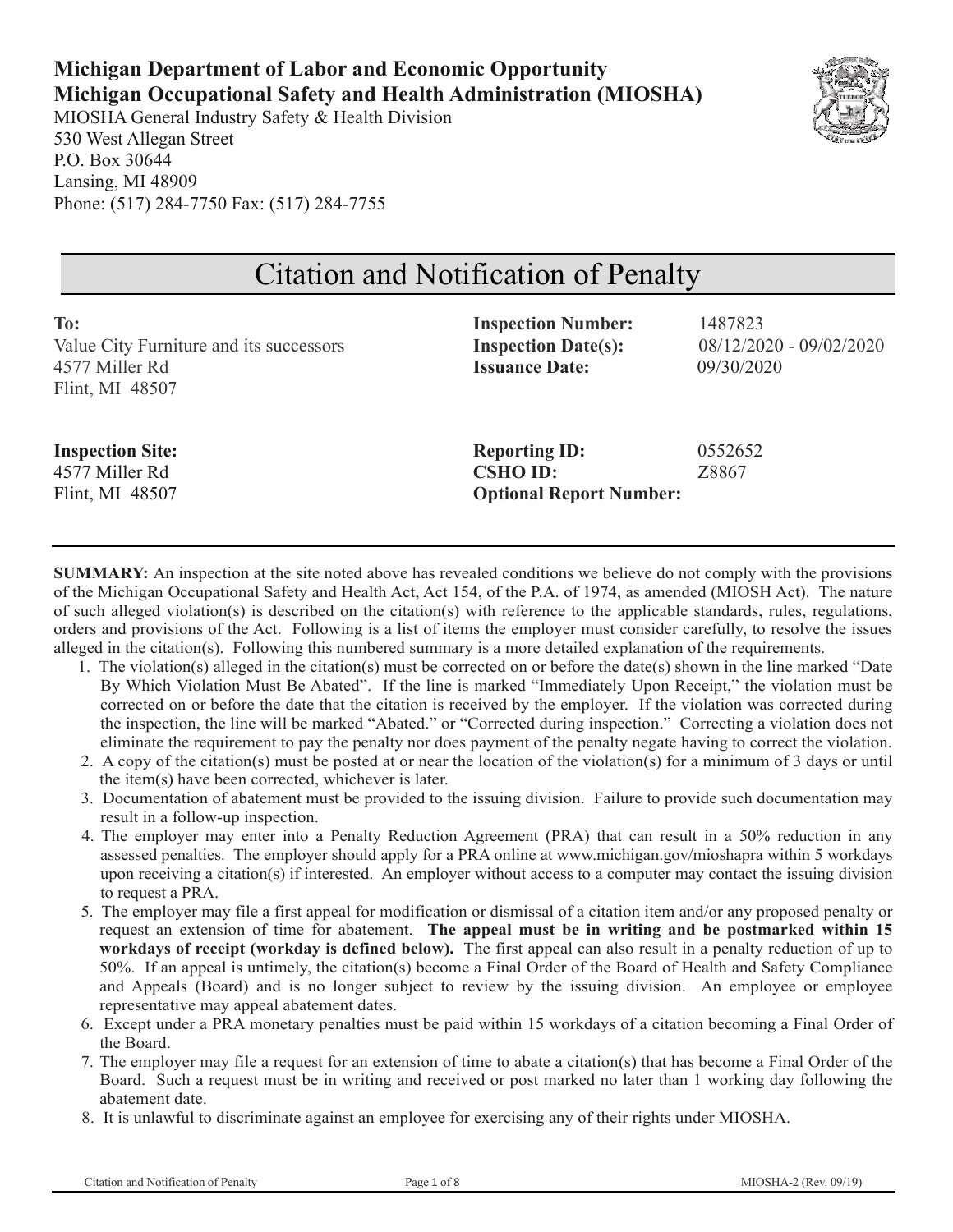Note: As defined in statutes, "workday" or "working day" means any day other than a Saturday, Sunday, or state legal holiday. The state legal holidays are:

January 1, New Year's Day The third Monday in January, Martin Luther King, Jr. Day February 12, Lincoln's birthday The third Monday of February, Washington's birthday The last Monday of May, Memorial or Decoration Day July 4, Independence Day The first Monday in September, Labor Day The second Monday in October, Columbus Day November 11, Veterans' Day The fourth Thursday of November, Thanksgiving Day December 25, Christmas Day

Please note whenever January 1; February 12; July 4; November 11; or December 25 fall on a Sunday, the next Monday following is deemed a public holiday (non-working day) for appeal purposes. However, there is no compensating day when one of the five dated holidays falls on a Saturday. Also, when computing the 15 working days, you do not count the date on which it is received; you start with the next working day. Additionally, the count is based on when the citation was received at the employer's location, not when it got to any particular person or office at the employer's location.

**I–CITATIONS:** The nature of the alleged violation(s) is described on the enclosed citation(s). These conditions must be corrected on or before the date(s) shown in the line marked "Date By Which Violation Must Be Abated." The issuing division may be contacted by telephone at the number indicated on the front of the citation for the purpose of discussing any issues related to the inspection or citation(s).

A copy of the citation(s) must be posted at or near the location of the violation for a minimum of 3 days or until the items have been corrected, whichever is later. The MIOSH Act provides for civil penalties of up to \$7,000 for each violation for failure to comply with posting requirements.

When compliance is achieved, a copy of the citation must be signed and returned to the issuing division along with documentation of abatement.

Documentation of abatement for citation items originally classified as "serious," "repeat," "fail-to-abate," "willful," or "instance-by-instance," require documentation as deemed appropriate by the issuing division. Examples of documentation for these violation classifications are:

(a) A detailed description of how the violation was abated.

(b) Work orders or an invoice indicating the corrective work that has been done.

(c) Photographs of the abated conditions.

(d) Other forms of conclusive evidence that your employees are no longer exposed to the hazard.

For citation items classified as "other," submitting to the issuing division a signed copy of the citation item indicating the item has been abated is acceptable documentation of abatement. Submitting a document in writing, certifying abatement of the particular citation item is also acceptable for citation items classified as "other."

If the employer does not provide adequate documentation of abatement, a re-inspection may be conducted. Failure to correct an alleged violation within the abatement period may result in new or additional proposed penalties.

Correcting a violation prior to the expiration of the abatement date does not eliminate the requirement to pay the penalty. Payment of the penalty does not eliminate the requirement of correcting the violation.

**II–PENALTY REDUCTION:** In addition to the appeal rights afforded by the MIOSH Act, the Michigan Occupational Safety and Health Administration has implemented a program for negotiating an expedited settlement of penalties with the employers known as a Penalty Reduction Agreement (PRA). This is a program designed to reach abatement of the hazard at the earliest possible opportunity and reduce the need for formal appeals. The penalty reduction (PRA) can result in a penalty reduction of 50% provided the issuing division and the employer agree to a number of specified conditions. These conditions include an agreement by the employer to accept all of the citations issued and to:

(a) Not appeal further.

(b) Abate all items within the abatement period.

- (c) Provide proof of abatement.
- (d) Pay all agreed upon penalties as required (within 15 working days of approval of the PRA.)
- (e) Abide by any other mutually agreed upon actions.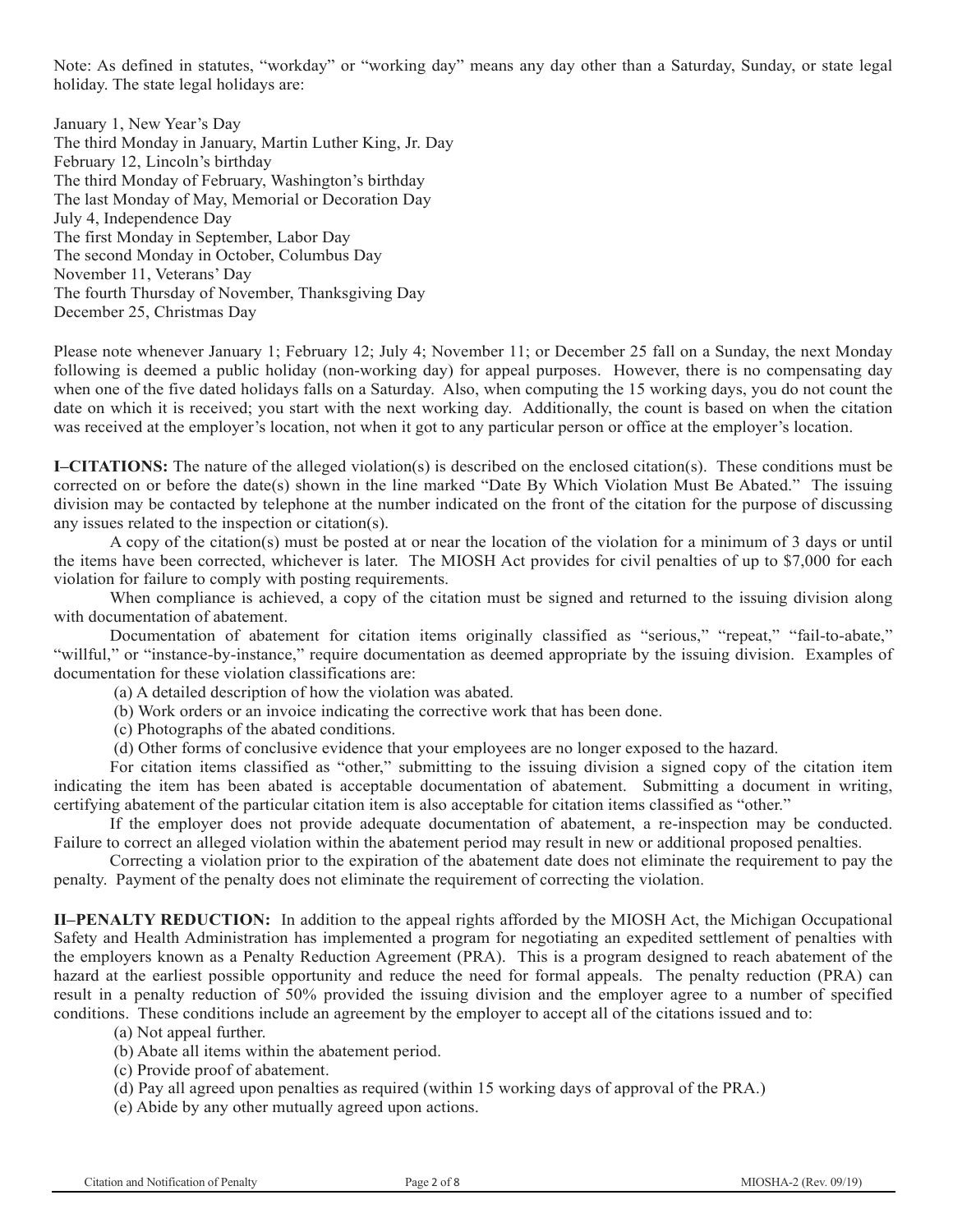Inspections involving a fatality, the Severe Violator Enforcement Program (SVEP), or willful citations are not eligible for the program. Construction citations must be confirmed as corrected by the issuing division before a penalty reduction agreement can be approved.

If you are interested in pursuing a PRA, you should apply online at www.michigan.gov/mioshapra **within 5 workdays upon receipt of the citation(s)**, but no later than the 15th workday beyond receipt of the citation(s). If you do not have access to a computer, you should contact the issuing division within the same timeframe to request a PRA. If the employer wishes to accept the conditions stated above and the process can be completed within 15 workdays from receipt, then no appeal need be filed.

**III–CITATION APPEAL:** An employer may file a first appeal to the issuing division in writing for modification or dismissal of a citation item and/or any proposed penalty or an extension of time for abatement. The first appeal can also result in a penalty reduction of up to 50% providing the issuing division and the employer agree to the conditions (a) through (e) as stated in Section II, PENALTY REDUCTION (above).

An employee or employee representative may appeal in writing the reasonableness of the abatement date(s). The envelope containing an appeal must be postmarked no later than the 15th workday following receipt of the citation.

If a citation is not appealed within 15 workdays of receipt, then the citation becomes a Final Order of the Board of Health and Safety Compliance and Appeals (Board). Final Order citations are not subject to review by the issuing division unless the Bureau of Hearings establishes good cause for the late appeal.

An appeal must specify the item(s) appealed and that portion of the item (e.g., violation, abatement date, penalty) which is being appealed and include a certification that the appeal has been posted or given to affected employees or their representatives. If the issuing division meets with the employer to discuss an appeal, the issuing division will notify the employee representative and allow attendance at the meeting.

The issuing division will notify an employer of its decision within 15 workdays of the receipt of the employer's written appeal. The decision must be posted at the location of the subject citation.

If an employer, employee or employee representative is not satisfied with this decision then they may file a second appeal. The appeal must be in writing and the envelope containing the second appeal must be postmarked within 15 workdays of the receipt of the issuing division's decision on the first appeal. If the issuing division's decision is not appealed then the citation becomes a Final Order of the Board.

**IV–PAYMENT OF MONETARY PENALTIES:** Unless subject to a PRA, payment must be made within 15 workdays of the date a proposed penalty of a citation becomes a Final Order of the Board. This would be the 30th workday after receipt of each citation item that is not appealed. For payment of a penalty, make a check or money order payable to the "State of Michigan" and remit to the issuing division at the address shown on the citation. Please record the inspection number, citation and item number on the check, money order or transmittal letter.

**V–EXTENSION OF TIME TO ABATE:** An employer may file a petition for modification of abatement date(s) (PMA) on an item of a citation, which has become a Final Order of the Board. The PMA must be submitted to the issuing division in writing by personal delivery or postmarked no later than one day following the abatement date, and a copy posted near the place the citation was posted. An employer must have made a good faith effort to correct the violation by the abatement date, and has or will not be successful because of factors beyond the employer's reasonable control. A PMA must include:

(a) Steps taken to achieve compliance.

(b) The specific additional abatement time necessary.

(c) The reasons the additional time is needed.

(d) Available interim steps being taken to safeguard the employees against the cited hazard during the abatement period.

(e) A certification that a copy of the PMA has been posted for employees at the location of the subject citation. The posted copy must remain posted for a minimum of 10 workdays.

If the issuing division or affected employees file an objection to the PMA within 10 workdays of the employer's filing date, the Board will schedule a hearing and advise the employer of the date, time, and place of the hearing.

**VI–EMPLOYEE DISCRIMINATION:** Section 65 of the MIOSH Act, prohibits discrimination by an employer against an employee for filing a complaint or exercising any rights under the MIOSH Act, as amended. If an employee believes that he or she was discharged or otherwise discriminated against as a result of filing a complaint, they may file a complaint with the MIOSHA Employee Discrimination Section within 30 days after the violation occurs.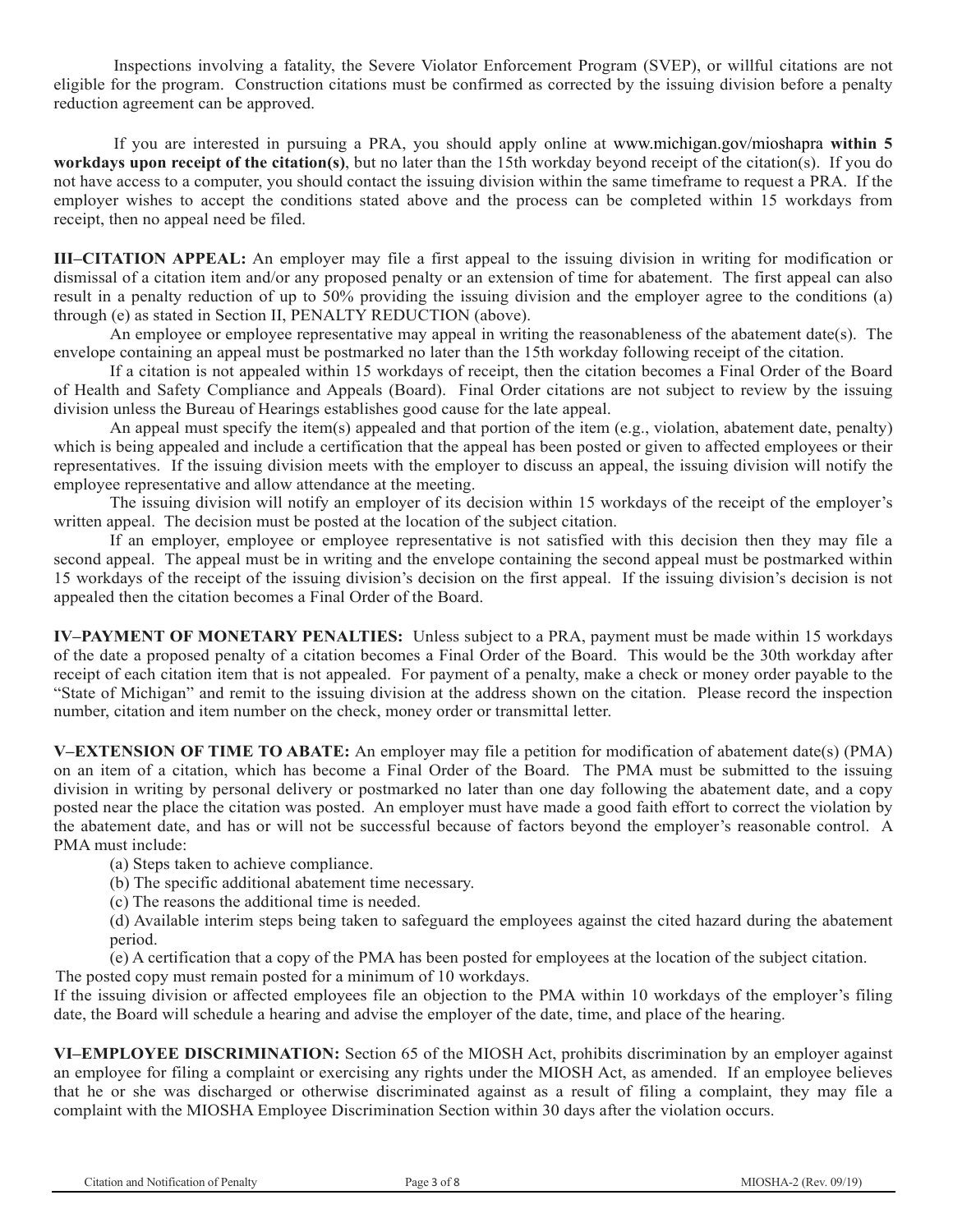**VII–STATE CONSULTATION EDUCATION AND TRAINING SERVICES:** The MIOSHA Consultation Education and Training (CET) Division offers a wide range of services to help businesses with their health and safety practices. CET services include: helping employers create a Safety and Health Management System, seminars and workshops, onsite consultations, hazard surveys, an equipment loan program and information material. The majority of CET services are provided free of charge to Michigan employers and employees. For information on these services, contact the CET Division at (517) 284-7720 or visit their web site at www.mi.gov/miosha.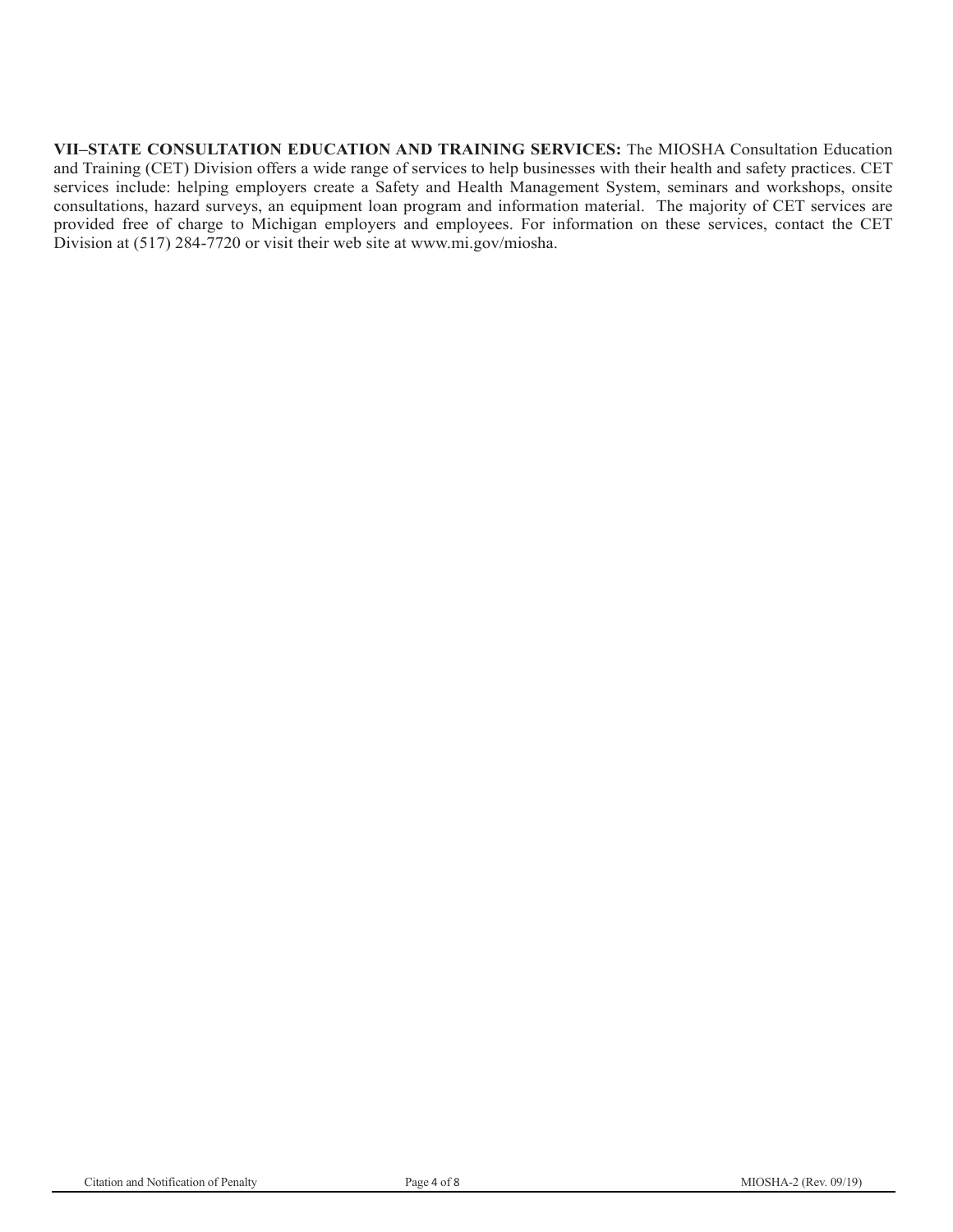**and Economic Opportunity Inspection Date(s):** 08/12/2020 - 09/02/2020 530 West Allegan Street **Issuance Date:** 09/30/2020 P.O. Box 30644 Lansing, MI 48909 Phone: (517) 284-7750 Fax: (517) 284-7755

**Michigan Department of Labor Inspection Number:** 1487823 **Optional Reporting Number:** 

#### **Citation and Notification of Penalty**

**Company Name:** Value City Furniture and its successors **Inspection Site:** 4577 Miller Rd, Flint, MI 48507

Citation 1 Item 1 Type of Violation: **Serious** 

#### 408.1011(a): ACT 154, MICHIGAN OCCUPATIONAL SAFETY AND HEALTH ACT An employer shall furnish to each employee, employment and a place of employment that is free from recognized hazards that are causing, or are likely to cause, death or serious physical harm to the employee.

(The employer did not furnish employment and a place of employment which were free from recognized hazards that were causing or likely to cause death or serious physical harm to employees in that employees were not protected from the hazard of contracting the virus, SARS-CoV-2 (severe acute respiratory syndrome coronavirus 2), the cause of coronavirus disease 2019 (COVID-19):

a. On August 12, 2020, the employer had not developed a COVID-19 preparedness and response plan.

- b. On August 12, 2020, the employer did not conduct a daily entry self-screening protocol for all employees or contractors entering the workplace, including, at a minimum, a questionnaire covering symptoms and suspected or confirmed exposure to people with possible COVID-19. There was no questionnaire developed to address daily screening requirements for employees, thus potentially exposing employees to SARS-CoV-2 virus.
- c. On August 12, 2020, the employer did not keep everyone on the worksite premises at least six feet from one another to the maximum extent possible, including through the use of ground markings, signs, and physical barriers, as appropriate to the worksite. Employees in the loading dock area were observed standing around and closer than 6 feet from coworkers while improperly wearing face coverings.
- d. On August 12, 2020, the employer did not require face coverings to be worn when employees cannot consistently maintain six feet of separation from other individuals in the workplace and consider face shields when employees cannot consistently maintain three feet of separation from other individuals in the workplace. Employees in the loading dock area and storage area were observed improperly wearing face coverings around their chin and/or dropping them below the nose on multiple occasions during the walk around inspection.
- e. On August 12, 2020, the employer did not provide training on the steps the employees must take to notify the business or operation of any symptoms of COVID-19 or a suspected or confirmed diagnosis of COVID-19.

See pages 1 through 3 of this Citation and Notification of Penalty for information on employer and employee rights and responsibilities.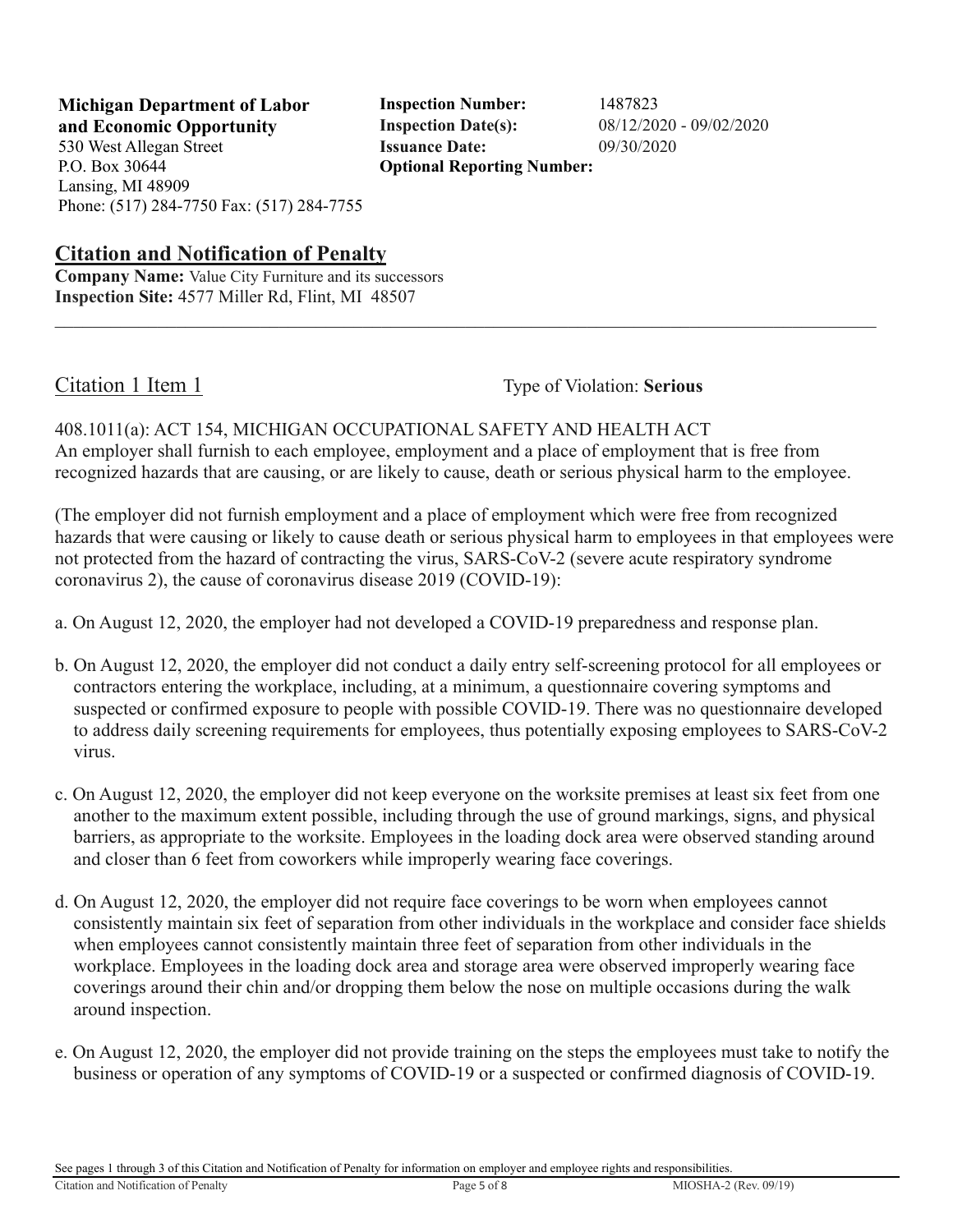530 West Allegan Street **Issuance Date:** 09/30/2020 P.O. Box 30644 Lansing, MI 48909 Phone: (517) 284-7750 Fax: (517) 284-7755

**Michigan Department of Labor Inspection Number:** 1487823 **and Economic Opportunity Inspection Date(s):** 08/12/2020 - 09/02/2020 **Optional Reporting Number:** 

#### **Citation and Notification of Penalty**

**Company Name:** Value City Furniture and its successors **Inspection Site:** 4577 Miller Rd, Flint, MI 48507

- f. On August 12, 2020, the employer did not post signs at store entrances informing customers not to enter if they are or have recently been sick, thus potentially exposing employees to SARS-CoV-2 virus.
- g. On August 12, 2020, the employer had not maintained a record of required COVID-19 training and daily health screenings.
- h. On August 12, 2020, the employer allowed customers to enter its premises without a face covering and the customers were not asked to verbally indicate the reason for not wearing a face covering.

Among other methods, one feasible and acceptable abatement method to correct this hazard is to:

- a. Develop a COVID-19 preparedness and response plan, consistent with recommendations in Guidance on Preparing Workplaces for COVID-19, developed by the Occupational Health and Safety Administration ("OSHA"). Within two weeks of resuming in-person activities, make readily available the business's or operation's plan to employees, labor unions, and customers, whether via website, internal network, or by hard copy.
- b. Conduct a daily entry self-screening protocol for all employees or contractors entering the workplace, including, at a minimum, a questionnaire covering symptoms and suspected or confirmed exposure to people with possible COVID-19.
- c. Keep everyone on the worksite premises at least six feet from one another to the maximum extent possible, including through the use of ground markings, signs, and physical barriers, as appropriate to the worksite.
- d. Require face coverings to be worn when employees cannot consistently maintain six feet of separation from other individuals in the workplace and consider face shields when employees cannot consistently maintain three feet of separation from other individuals in the workplace.
- e. Provide COVID-19 training to employees that covers, at a minimum workplace infection-control practices, the proper use of personal protective equipment, steps the employee must take to notify the business or operation of any symptoms of COVID-19 or a suspected or confirmed diagnosis of COVID-19 and how to report unsafe working conditions.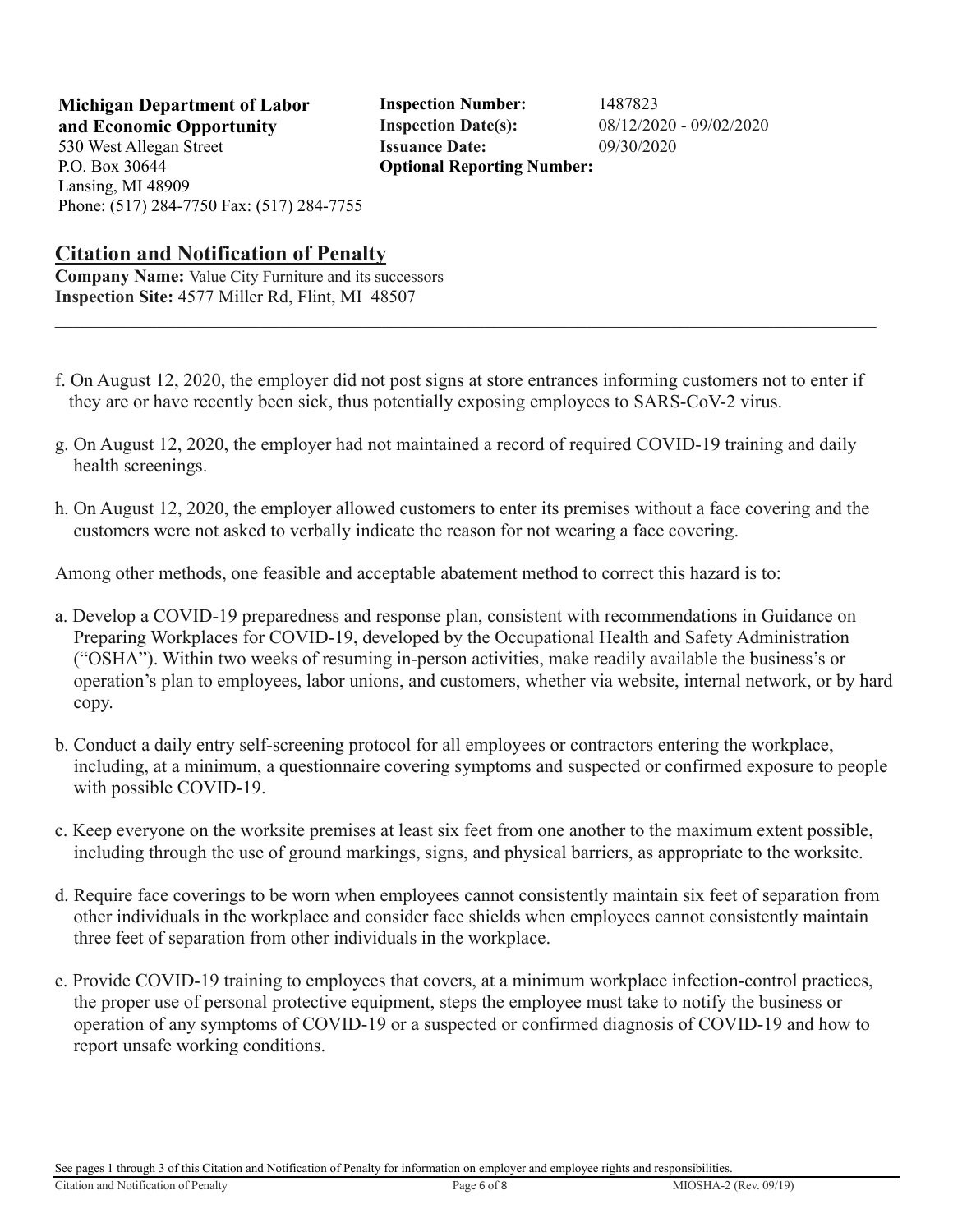P.O. Box 30644 Lansing, MI 48909

**Michigan Department of Labor Inspection Number:** 1487823 **and Economic Opportunity Inspection Date(s):** 08/12/2020 - 09/02/2020 530 West Allegan Street **Issuance Date:** 09/30/2020 **Optional Reporting Number:** 

#### **Citation and Notification of Penalty**

Phone: (517) 284-7750 Fax: (517) 284-7755

**Company Name:** Value City Furniture and its successors **Inspection Site:** 4577 Miller Rd, Flint, MI 48507

f. Post signs at store entrances informing customers not to enter if they are or have recently been sick.

- g. Maintain a record of the COVID-19 training and daily health screenings.
- h. Provide service to a customer or allow a customer to enter its premises, only when the customer is wearing a face covering to protect workers, shoppers, and the community. Do not assume that someone who enters the business without a face covering meets one of the exceptions allowed, including the exception for individuals who cannot medically tolerate a face covering. Obtain a verbal representation from them that they are not wearing a face covering because they fall within a specified exception.

**Date By Which Violation Must be Abated:** November 18, 2020 **Proposed Penalty: \$1,500.00 \$1,500.00** 

## Sundari Murthy

**Authorized Signature**